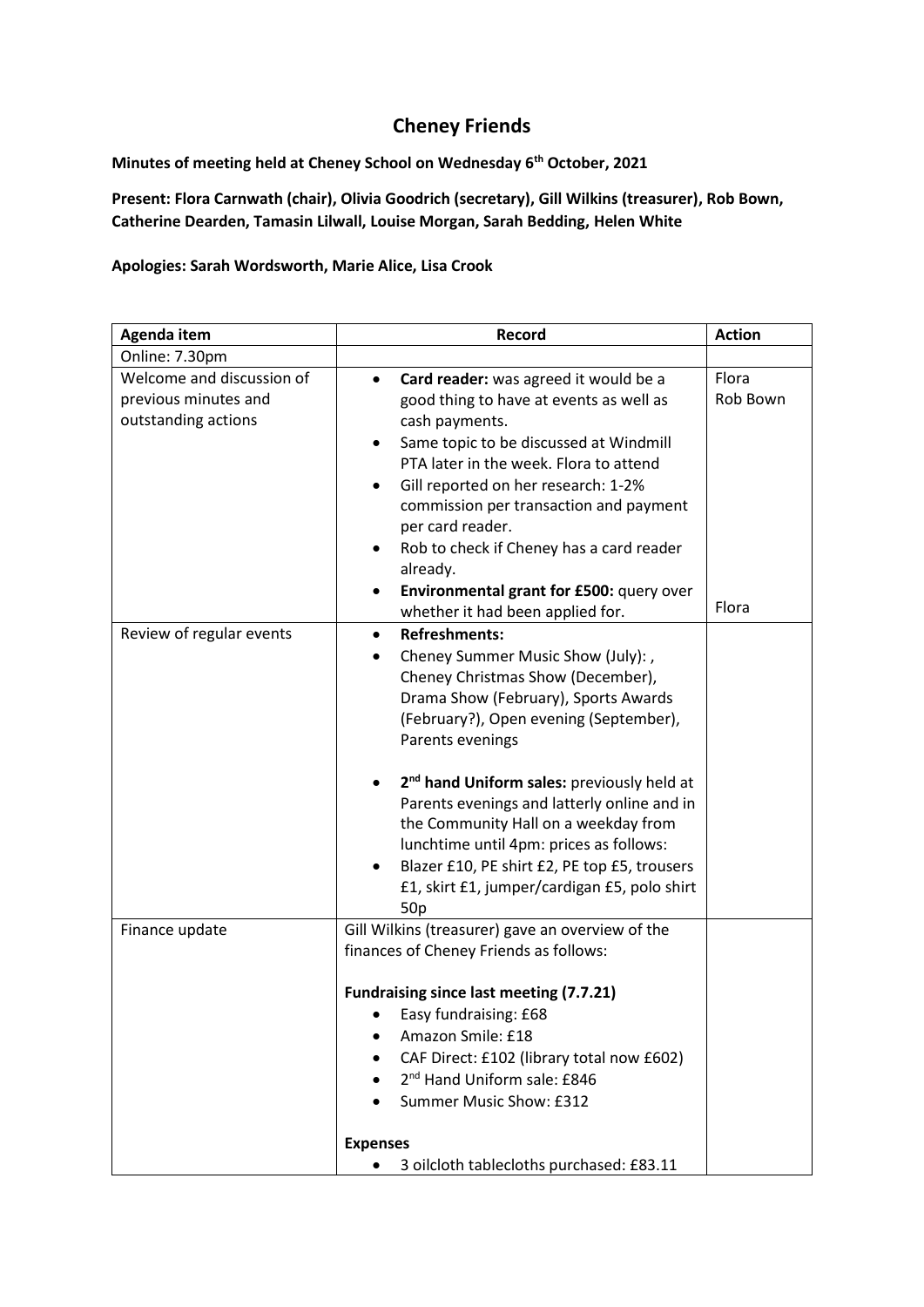|                              | Cheney now a cashless school therefore                                                    |           |
|------------------------------|-------------------------------------------------------------------------------------------|-----------|
|                              | cheques to be paid directly into Cheney                                                   |           |
|                              | School Lloyds Bank account.                                                               |           |
| Discussion on how to recruit | Suggestions included:<br>$\bullet$                                                        | Flora     |
| more volunteers and a better | more use of social media (Flora and Rob                                                   | Rob Bown  |
| representation of Cheney's   | Bown)                                                                                     | Louise    |
| diverse community.           | liaise with Cherwell PTA for ideas (Rob                                                   |           |
|                              | Bown)                                                                                     |           |
|                              | survey parents (Louise)                                                                   |           |
|                              | have governor present at meetings to<br>$\bullet$                                         |           |
|                              | update on current school vision                                                           |           |
|                              | question and answer session                                                               |           |
|                              | end of year group celebration event with<br>food, music, dance (as previously held)       |           |
|                              |                                                                                           |           |
|                              | meeting to be held with Anu (Rob Pavey's                                                  | Flora and |
|                              | PA) to discuss possible ideas                                                             | Rob Bown  |
| Fundraising                  | Overview of fundraising requests from<br>$\bullet$                                        |           |
|                              | school departments and Student council:                                                   |           |
|                              | Student council: more covered spaces<br>٠                                                 |           |
|                              | outside and expanded bike shed: (cost tbc)                                                |           |
|                              | Library: virtual author visit term 3: £200                                                |           |
|                              | PE: annual sports trip to varsity rugby<br>٠                                              |           |
|                              | match at Twickenham: (cost tbc)                                                           |           |
|                              | DT: A new set of power tools: £500-£750<br>٠                                              |           |
|                              | Maths: calculators for all students and full                                              |           |
|                              | exam packs (cost tbc)                                                                     |           |
|                              | MFL: a new DVD player (cost tbc)<br>٠                                                     |           |
|                              | It was decided that we should focus on the                                                |           |
|                              | request from the Maths department this                                                    |           |
|                              | time.                                                                                     |           |
|                              | Both the library, MFL and DT departments                                                  |           |
|                              | have had funds from Cheney Friends                                                        |           |
|                              | recently.                                                                                 |           |
|                              | The student Council request needed more<br>٠<br>details and would be a bigger fundraising |           |
|                              | initiative but acknowledged as a valid                                                    |           |
|                              | request.                                                                                  |           |
| <b>Future events</b>         | AGM: Wednesday 10 <sup>th</sup> November, 2021 at<br>$\bullet$                            |           |
|                              | 6.30pm, order of events as follows:                                                       |           |
|                              |                                                                                           |           |
|                              | 6:30 pm: doors open                                                                       |           |
|                              | 7:00 pm to 7:30 pm: a short presentation                                                  |           |
|                              | on what diversity and inclusion look like in                                              |           |
|                              | the school by Rob Bown (languages                                                         |           |
|                              | teacher) and Rob Pavey (Headteacher).                                                     |           |
|                              | 7.30pm to 8pm: AGM                                                                        |           |
|                              | sale of second-hand uniform throughout                                                    |           |
|                              | the evening                                                                               |           |